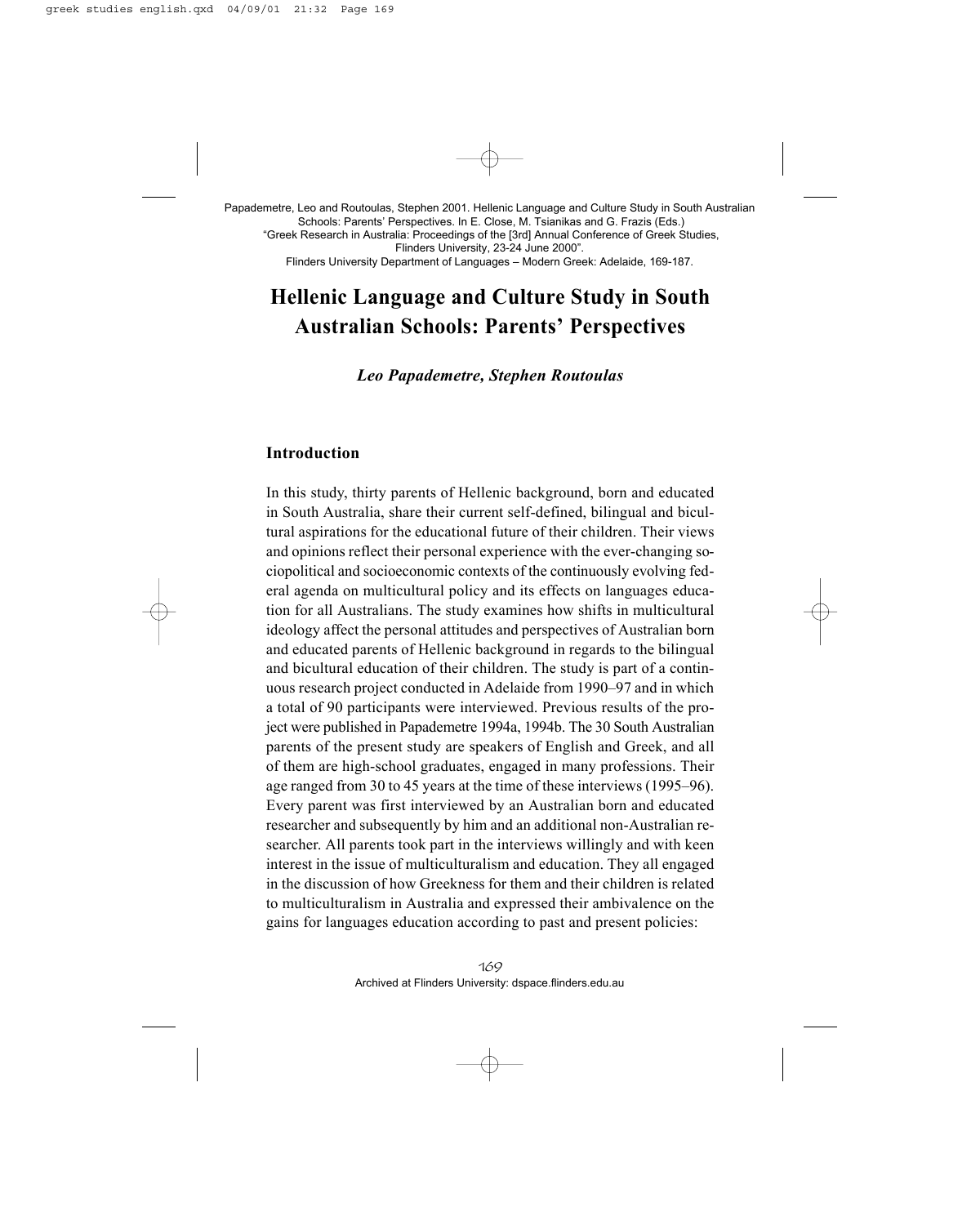"If we wanted Greekness to be strong and maintained, it should be better with multiculturalism and us their parents, educated during the period of multiculturalism. Maybe in that middle period something could have happened so that kids wouldn't be finding it difficult. But, it seems nothing happened."

"In terms of the whole issue of multiculturalism and Greekness, we may have made some gains, but we have also become complacent. Something happened in our generation, but now people just go on without thinking much about it."

## **Shifts in multicultural ideology and languages education policy**

Parents' views and concerns regarding the education of their children and their career paths are influenced by the shifts in official multicultural ideology promoted in various government documents since 1987 (for details see Scarino and Papademetre, 2001). Since the implementation of multicultural policy in all state school systems based on the recommendations of the first *National Policy on Languages* (Lo Bianco, 1987), subsequent revisions of this federal government policy have been a constant factor for languages education that parents have to comply with. First in 1991 (DEET, 1991), then in 1994 (COAG, 1994), and then in 1997–99 (NMAC, 1997, 1999), the shifts have been made public through official documents. The direct result of such ideological and sociopolitical revisions is federal cuts for funding languages other than English. Parents must deal with these cuts when they are told that only a few local state schools can offer Greek as part of their languages curriculum. Their quandary in having to choose schools is expressed as follows:

"If Greek was available in regular schools I would probably encourage my children to take it. But it's got to be a good program for me to send them there, something worthwhile".

"I don't like the after-school idea for my children. I'd rather they did Greek in school in the regular school hours."

As parents, these bicultural and bilingual Australians have to face the dilemmas of quality bilingual education for their children in the changing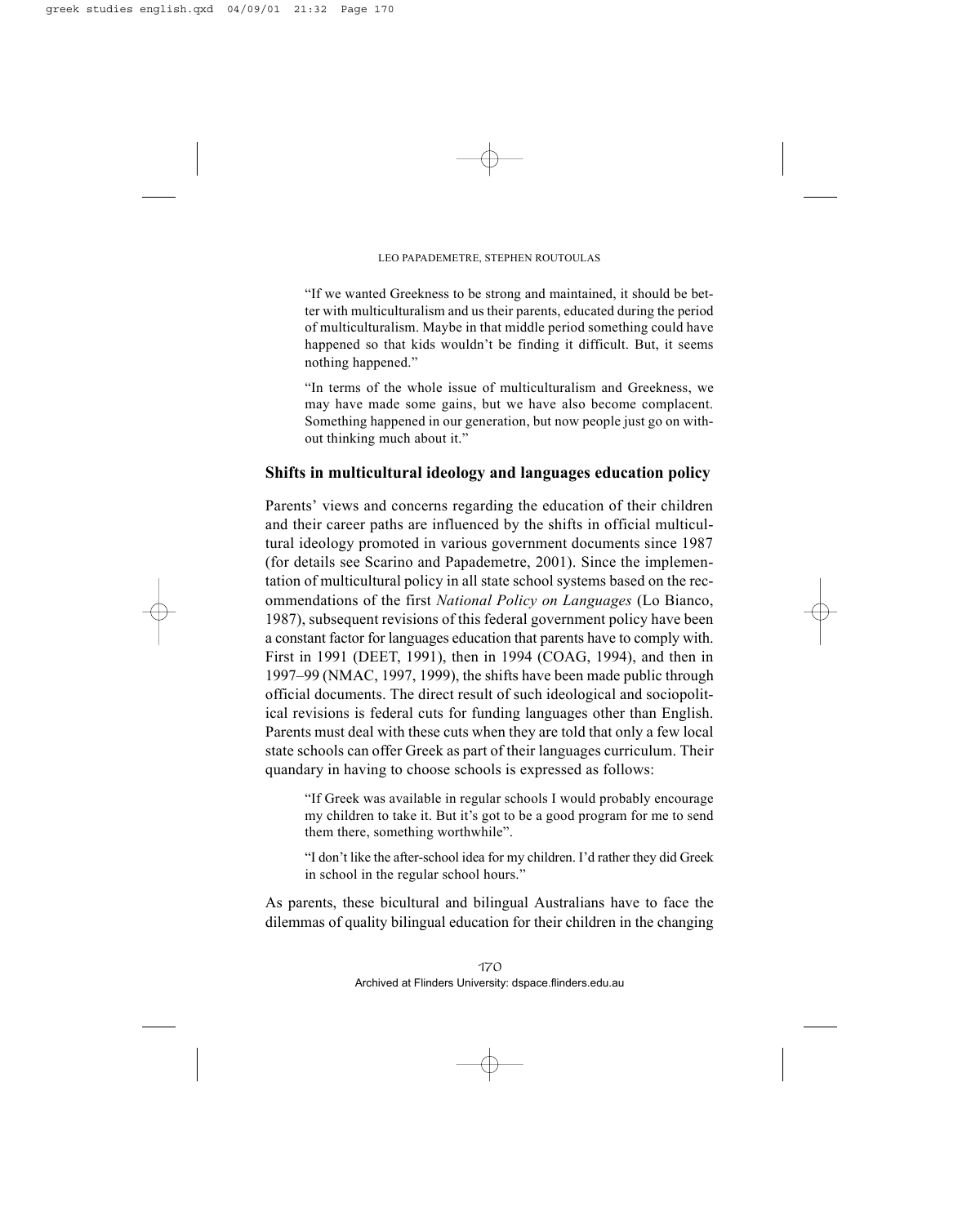political and cultural climate of present multicultural Australia. Parents' ambivalence on the forms multicultural education has been taking in the last 20 years is expressed as follows:

"The odds are kind of different for my children compared to our generation which didn't have Greek in public schools. Now, twenty years later the odds are still there for kids. So they find it similarly difficult to maintain their Greek. So, what has happened in between?"

The first official change of policy for languages education appeared with the publication of *Australia's Language: Australian Language and Literacy Policy* in 1991 (DEET, 1991).1\* As has been indicated by education researchers:

[This 1991 policy] aims for control by creating "a coherent whole" and setting priorities – literacy and some "foreign languages" – thus abandoning the [1987 policy's] search for principled consensus and commonly shared goods [...] English is tied to education and jobs, and "Asian" languages to trade, narrowing to instrumentalism the [1987 policy's] commitment to multiple values for languages, and mythologising literacy as a solution to unemployment and "Asians" as holders of wealth (Moore, 1995:15).

By 1994, the official shift in government ideology in terms of setting priorities for education was disguised through the commissioning of reports on languages. One such report (COAG, 1994) provided the government officials with the circular incentive to change the policy currently in place in order to justify the changes as a reflection of the real situation in schools. As has been pointed out by education researchers, this report

has become a de facto languages policy because of the funding that accompanied its release.[This] report also provided a different model for policy making, where policy targets were set [...] [but, with] two major problems: the first is that the targets have been set on the basis of limited research, eg. research undertaken by the Department of Foreign Affairs

For convenience, the notes have been placed at the end of the article.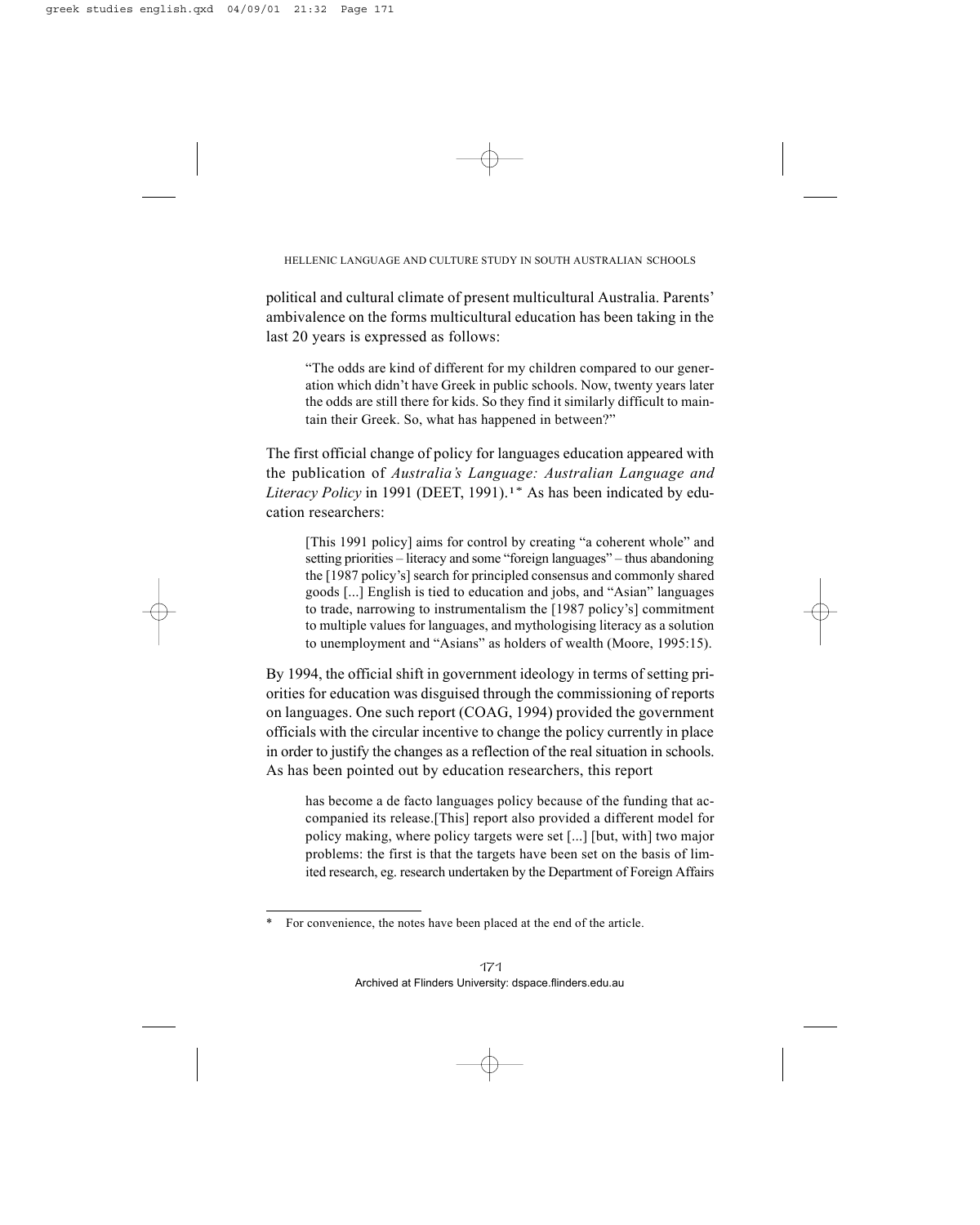and Trade regarding the nations, and therefore the languages, which were considered to be of strategic importance to Australia... The second problem is a failure to engage with the relational and philosophical forces that operate in the policy process (Scarino, 1997:2).

The unwary parent was and still is forced to accept these policy targets as "the way of things". Partial research, in other words, has been used by the state to expedite a short-term socioeconomic agenda without engaging the affected bilingual/bicultural parent in any form of public debate on equality in quality languages education for all citizens. Thus, in a context of political ideology and short-term socioeconomic concerns, successive governments' ideology is translated into policy as an expedient method of being perceived as engaged with the issue, because

policy is an "economy of power", a set of technologies and practices which are realised and struggled over in local settings. Policy is both text and action, words and deeds, it is what is enacted as well as what is intended [...]. Policies are crude and simple. Practice is sophisticated, contingent, complex and unstable (Ball, 1994:10).

As a consequence, concerned parents are kept unaware of the direct implications of such practised power for the development of sociocultural identities for themselves and their children, whose "potential designations" acquire a "psychological and behavioural reality" (Tajfel, 1984:485) only in the narrow context of socioeconomic priorities defined by the state. Therefore, language use is identified with the business and trade needs of the state and not as a crucial factor for cultural maintenance in multicultural societies, as many researchers have already indicated:

In Australia the identity or strong connection between culture and language is not sufficiently appreciated either in discussions on multiculturalism or in the educational policy and practice [...] Multicultural and multilingual policies are working merely as transitional measures that only serve to delay the process of assimilation that will fatally confront the second and third generations (Schiavoni, 1992:39–41).2

By 1997, additional shifts in multiculturalism were made public by the federal government's advocating a collective aspiration to "traditional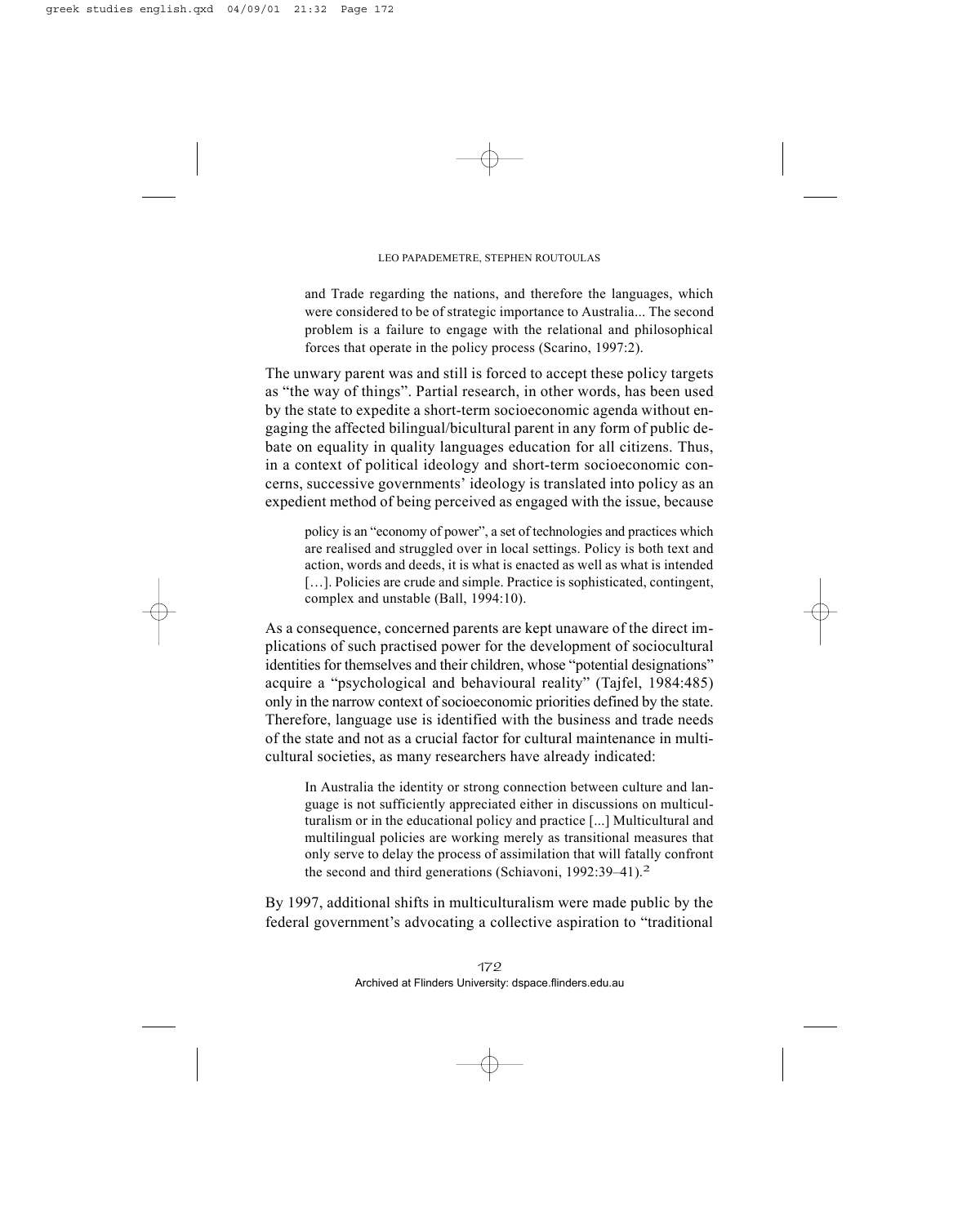Australian values that underpin multicultural policy" and the need for "boundaries":1b

The broad economic and social changes that have occurred in recent decades have affected every aspect of life: family structures, working arrangements, gender roles, the way we communicate, and the way we do business (NMAC, 1997:5).

It is particularly important to examine the core values and principles [...] our traditional Australian values that underpin multicultural policy (NMAC, 1997:10).

On 30 October 1996 the House of Representatives of the Commonwealth Parliament unanimously passed a resolution that expresses some of the principles and boundaries of our society (NMAC, 1997:11).

These shifts in official multicultural ideology reflect the politicallymotivated attempts to re-interpret the role of languages and cultures teaching and learning for the sociolinguistic, cultural and educational realities and needs of Australian citizens on the basis of geopolitical and socioeconomic rationales (cf. Lo Bianco, 1998; Jayasuriya, 1998).<sup>1c</sup> The "unique-and-unifying" dominant position of Australian English (DEET, 1991:iii) is constantly emphasised in the public domains of communication, economy, career prospects, and politics in control of education because education is state-funded, state-managed and state-discoursed. In turn, such national priorities give rise to cultural value judgements used by the society at large in order to create a collective, state-defined, sociocultural national identity:

Multiculturalism in its inclusive sense is crucial to our developing nationhood and Australian identity. It should emphasise the things that unite us as a people in our common membership of the Australian community; our shared desire for social harmony; the benefits of our diversity; our evolving national character and identity (NMAC, 1999:4).

In turn, these official declarations establish sociocultural attitudes towards "otherness" and "other memberships" that bilingual/bicultural parents perceive as influential in determining educational incentives for their children's future employment prospects in Australia.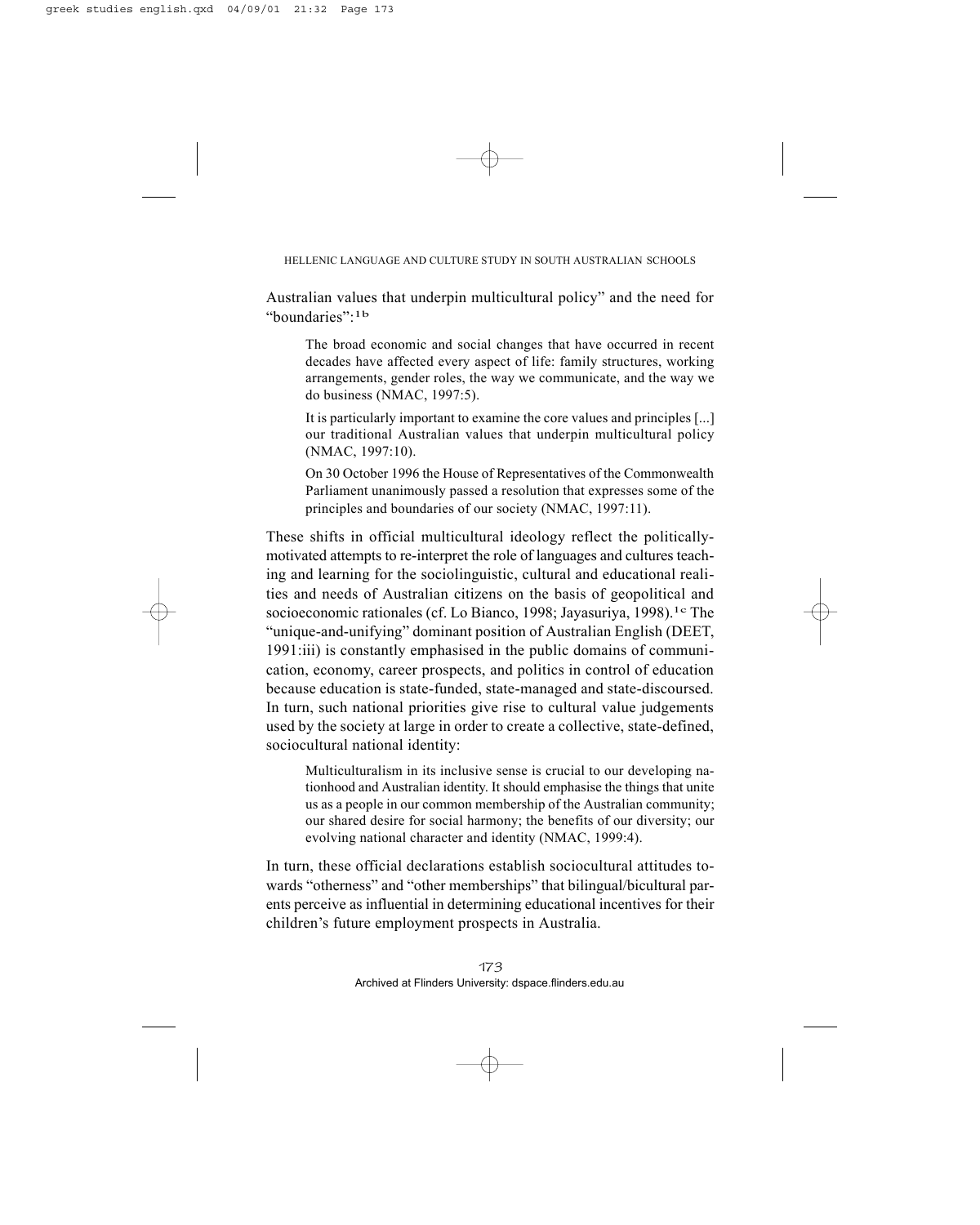# **Parenthood and boundaries in educational choices**

The cause-and-effect relationship in the official rhetoric's re-construction of Australian multiculturalism – based on a desired ideology of traditional values for national character and identity – is echoed by parents as follows:

"Because of the environment we live in, I don't find that Greek is very important to my children. They have to compete and live in this environment. As soon as their grandparents die, their influence on them will stop. If Greek was part of the school curriculum in the schools that they are at now, I wouldn't mind. But I wouldn't mind if it was German or Japanese or any other language. I just look at it and being realistic: Where do I need Greek in this environment? We do very little trade with Greece, and I don't expect it will be any great increase in trade with Greece for them to go to that form of business".

Some Australian-born parents, therefore, see a need to re-assess their Hellenic identity in view of the perceived value of the language for maintaining a bicultural identity for themselves and their children. They express their views as follows:

"The value of Greek for me was to have a bit of an understanding of the language you could use on a day-to-day basis, just to communicate with parents, and relatives and that's about how far I wanted to take it in Australia. So really, if I pursued it more, I would want to know what the aim would be. I can't see how else I would use it. I'd like to see Greek culture maintained in my family: whether it happens or not is another thing. Because it's easier to say that".

"My children's feeling about Greek school is just as equal as my feeling to Greek school. They keep on saying 'why do we have to go' and at the end we chose not to do Greek school. So, I didn't even look for a school for my children that had Greek."

Parents' perception of cultural background as being in the domain of the private rather than the public life of a bicultural individual also reflects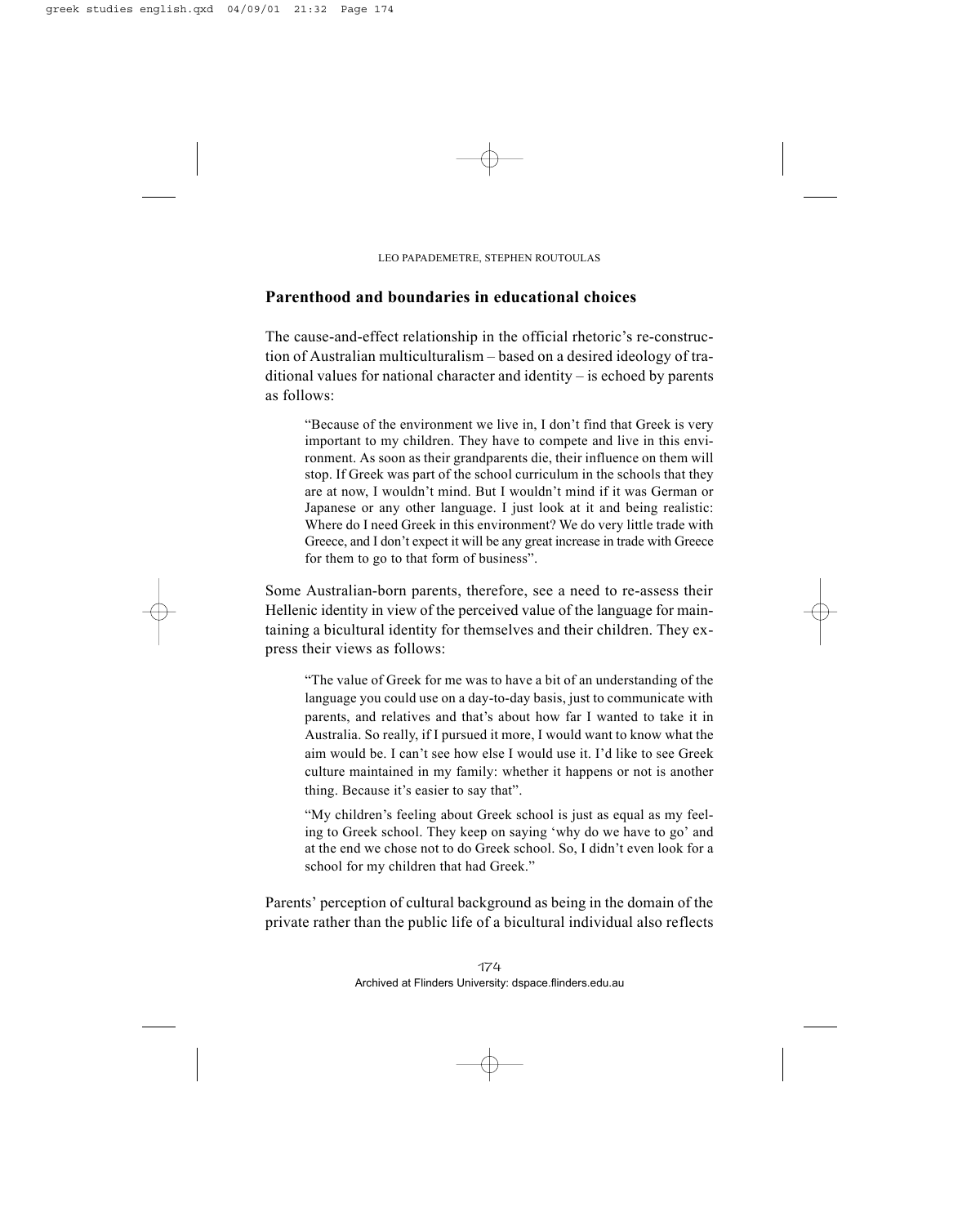the official rhetoric which uses a form of indirect discourse to make the following unfounded statements:

Some people argue that […] cultural background is not a special feature of human life; it is just one aspect of the private lives of people and culture cannot be given a special place. They see multicultural policy and programs as giving privileges to non-English speaking Australians. They accept that an individual's language and culture will shape his or her identity, but this as strictly a private affair (NMAC, 1997:10).

Parents justify their attitudes towards cultural identity as follows:

"It's very awkward for a parent. At the end of the day, it's very difficult for a parent to take their child to school after hours to learn another language. When there is commitment to excellence in schools, when we want our children to go to University, you're not going to go to University with Greek alone. There is physics, maths, sports and music as part of the curriculum, so you want to have a balanced person. Now, Greek is only a part of our cultural background. It's very hard for a Greek parent because there is that pressure to say 'take your child to Greek school'. But, then, you take an Australian parent, he doesn't have that pressure".

"I sometimes say I am Australian of Greek background. So, what? It's private what we may do at home. So, let's get on with life, good jobs, careers, and good living."

Because parents believe there is "pressure" associated with the study of Greek at school, they hesitate to cultivate their children's bilingualism. They believe that better curriculum and maintaining Greek culture rather than language is their priority:

"We opted to send our child to the nearest primary school. It's better than the other school a couple of miles away which has Greek. The option of better curriculum is what we looked for first. It would be a good idea to send him to a secondary school that has Greek but not to an afternoon school or ethnic schools which help segregation, we don't like that".

"I want my son to do Greek at school, but I'm not going to choose a school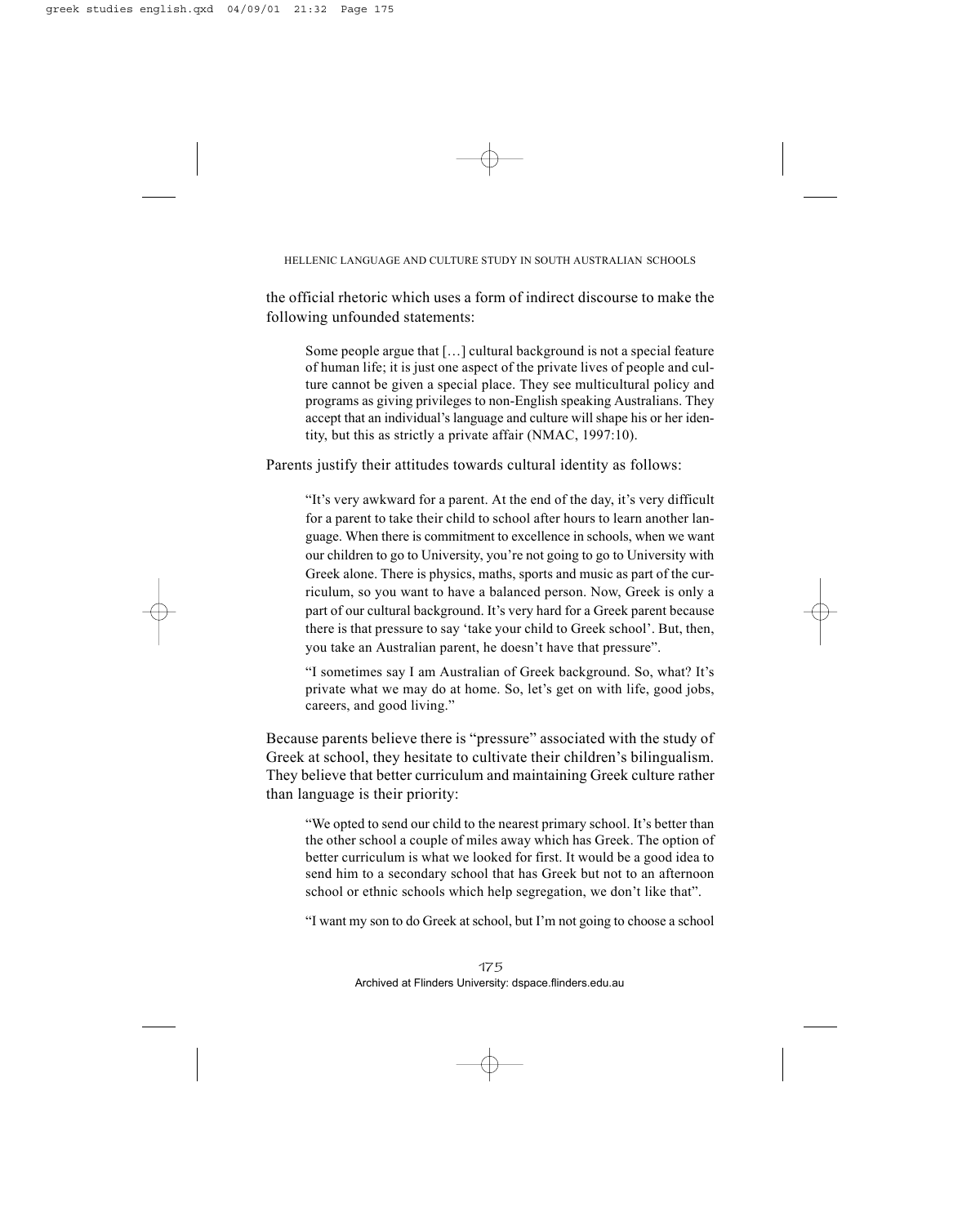that has Greek in it, specifically. Well, I'd encourage him to do Japanese, I'd like that. But, no I wouldn't send him to a school just to learn Greek. And I'm not interested in ethnic schools. I don't understand that type of education because I don't see how useful it would be for all of us. I hope that we can retain some Greekness within the home, not Greek language necessarily."

"I don't like the after-school idea for my children. I don't have time myself for that. I think that it's important to know about their culture, about their mum's and grandmother's culture, but I don't want it to be the main issue and to become something they have to fight against like we had to."

Thus, parents' perspectives on the value of their bilingualism, and especially that of their children, in the current formulation of Australian multiculturalism reflect the effects of the successive, socioeconomically-driven rhetoric of the shifting official policies. Examined over the period of less than 10 years, parents' attitudes on perceived and un-debated notions of home-language, or mother tongue maintenance, or languages other than English in schools echo the covertly persuasive ideology used in federal government documents to advocate linguistic and cultural unity for Australia, through the official language, Australian English (DEET,  $1991$ :iii).<sup>1a</sup>

This ideology translates into reduced funding for languages education in public schools by successive federal and state governments. The longterm objective of the state remains the integration of all children into the linguistic and cultural mainstream aspirations of the dominant educational ideology, which according to the official multiculturalism must "reflect those Australian core values [...] whose relevance is timeless" (NMAC, 1997:10). For, as one parent put it in perspective:

"One of the major problems of multiculturalism – as it has been defined by the immigration department, as it is defined by the masses and the rhetoric – is this: it is not a radical movement. The radicalness is when we can accept that all parties will change, that all parties will be equal, and that all parties will share the loss. The community won't become more Australian or more Greek or more Chinese or more whatever. But, the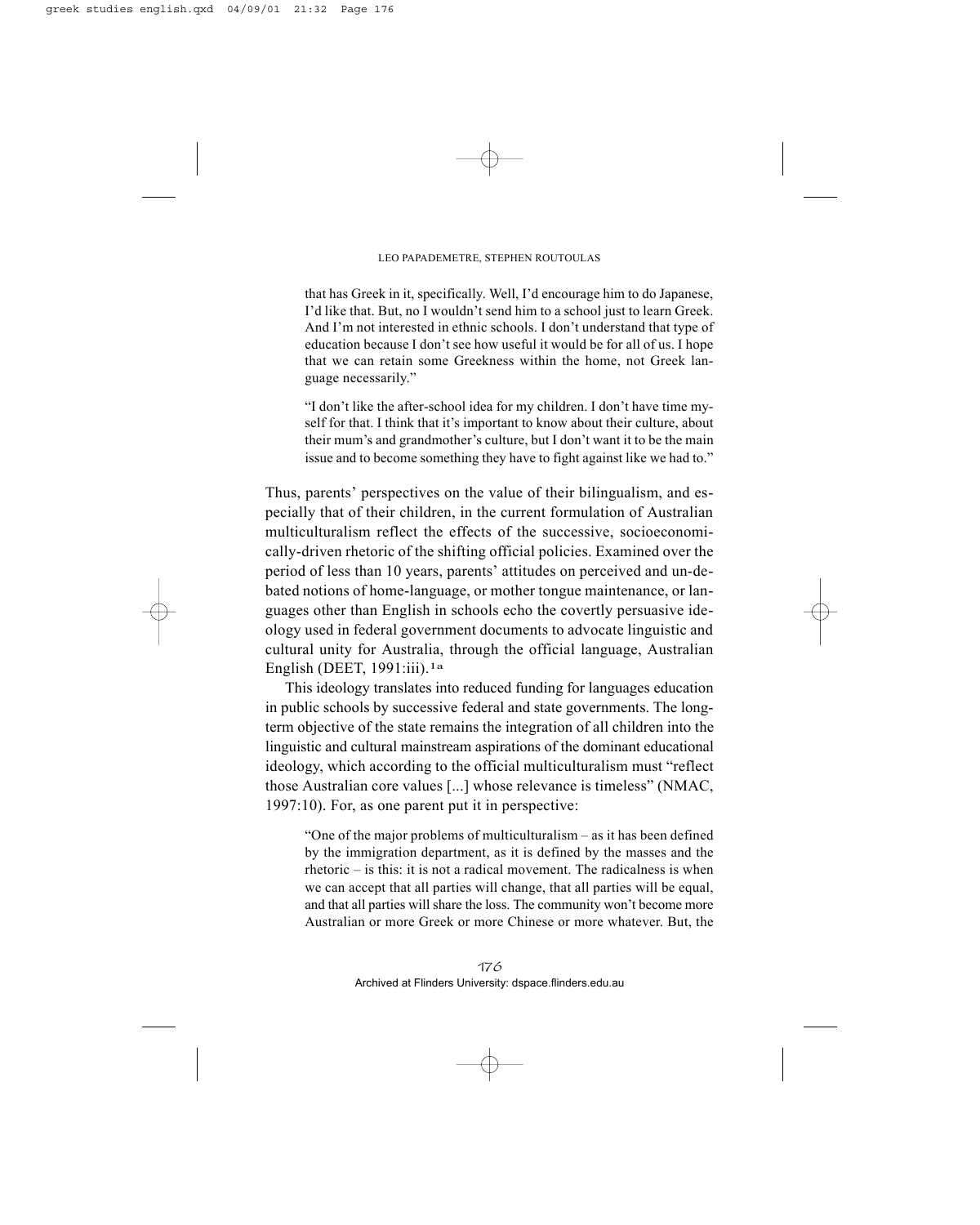way we view it, is that we want a multicultural *AUSTRALIAN* society. The contradictions are already there".

Thus, in Australian society at large, the ambivalent perceptions of the usefulness of languages other than English that parents are provided with clash alarmingly with their fundamental concern to provide their children with the best educational tools which will ensure their successful socioeconomic future in their country. They opt to compromise for their children the principles of *bicultural with bilingual* up-bringing that has formed their own sociocultural and linguistic identity. Characteristically they say:

"I don't know whether I would push my daughter to do Greek rather than another language. I said in the past, when speaking to people, that I think it would be a pity for someone to have a Greek name and not have any Greek language. I'm not sure if I think it's as big a pity now as I used to think before".

# **Discussion**

Although all interviewees agreed that a sense of Greekness is a very important part of their own cultural identity, and that there is a strong link between cultural identity and language, they themselves do not maintain continuous, communicative links with other Greeks in their local communities or in Greece. They use Greek only when they are speaking to someone who has difficulty with English or when they need to reinforce a sense of unity with family or friends in a symbolic show of group solidarity. There is a strong tendency to use Greek as a symbol of community, or family, or group closeness whenever they think it is appropriate. For basic needs or daily encounters most of them communicate adequately with their immigrant parents and relatives by using a "half-English-half-Greek" code of interaction (cf. Papademetre, 1994a and 1994b).

The issue of symbolic use of the Greek language in this context assumes an increasingly non-communicative and compensatory role. Therefore, the widespread, "half-and-half" bilingual code interaction has become an important symbolic feature of the parents' self-defined cultural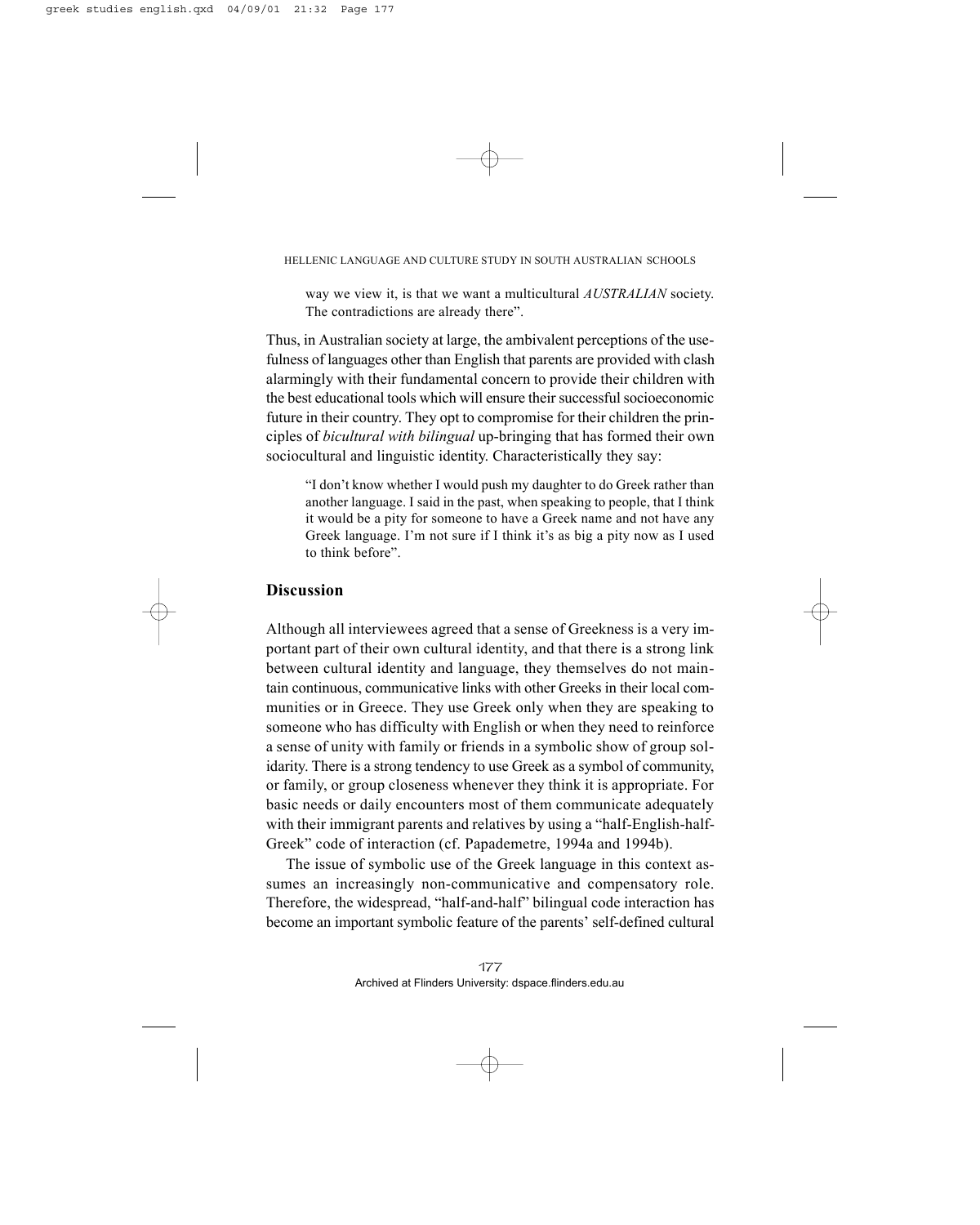identity in the absence of opportunities, or the need to communicate in Greek. Parents' shift in educational choices for their children away from *bicultural with bilingual* development via dynamically-sustained communicative bilingual interaction appears to find justification in the prevalent sociocultural attitudes of the nation, underpinned mainly by the fallback on non-linguistic symbolic markers for maintenance of cultural identity. As it has been pointed out by researchers:

We should expect public and non-symbolic characteristics to be relatively early casualties in assimilative or modified pluralistic contexts. Private and symbolic markers, on the other hand, continue to exist because they promote the continuation of group boundaries without hindering social mobility and access (Edwards, 1985:112–13).

All participants mentioned that the maintenance of the Greek language may be important for communication with the immigrant generation for some maintenance of cultural identity, but accepted the declining use of Greek with each generation as inevitable. In this context, most parents said that they tend to encourage an understanding and use of Greek culture – whether in its more local folkloric form or the more global "gloryof-ancient-Greece" form –, much more than they encourage the study of the Greek language.

Proficiency in Greek should be good enough to communicate with relatives, or to access some Greek ritual customs to help the appreciation of cultural background. The maintenance of Greek language at this minimum level is thought to occur satisfactorily through contact with grandparents. Therefore the formal study of Greek to provide a higher level of literacy and intellectual functions is not thought by parents to be a priority; at least, not an important enough priority to counsel their children to study Greek beyond primary school level, which would exceed the ordinary communicative function of Greek for these parents.

The word "encourage" rather than "direct" was quite deliberately used by many parents in relation to their forced experiences of Greek parish schools as children themselves in the pre-multiculturalism era. Although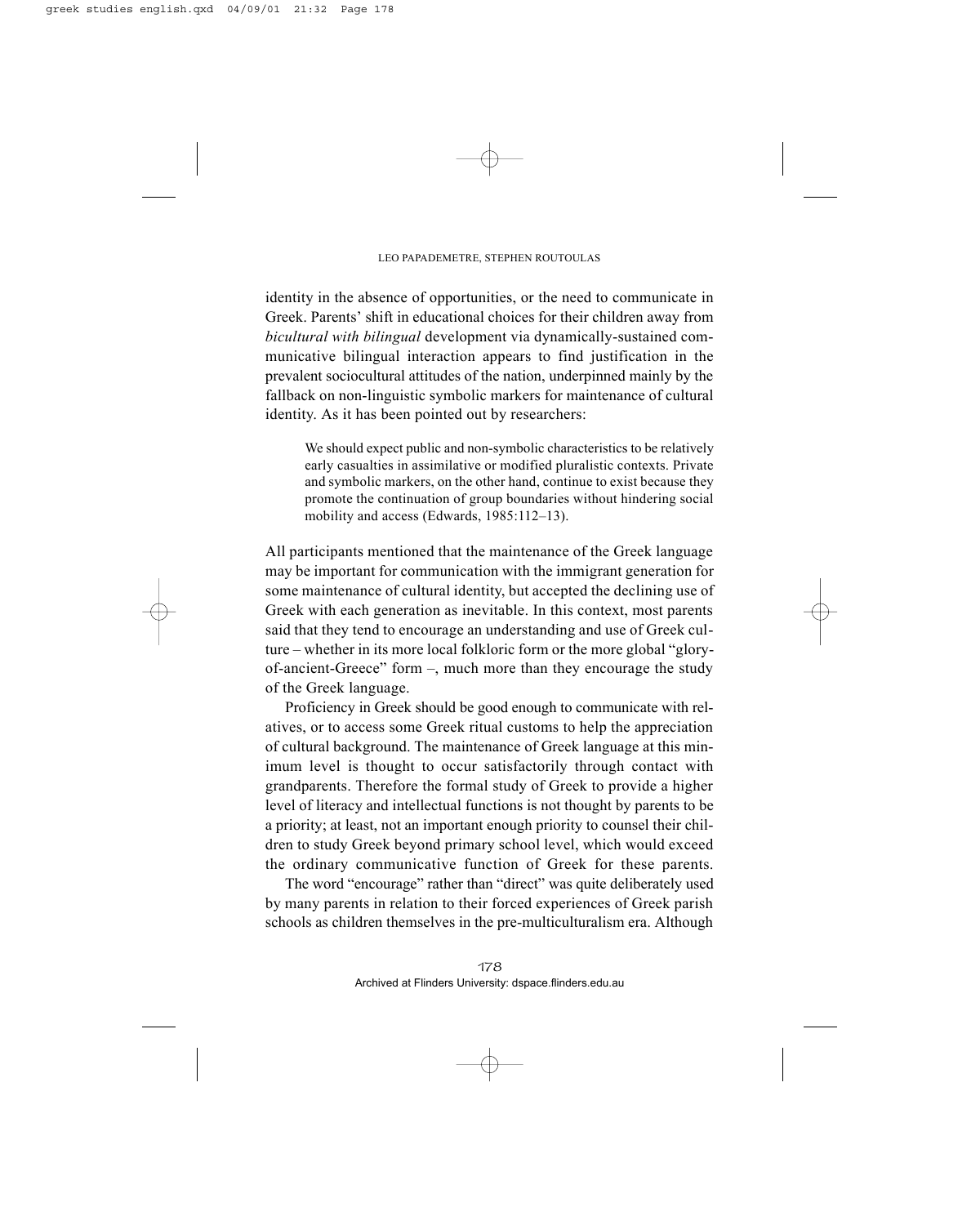some parents prefer not to send their children to a Greek parish school unless it were their only option, none of them deliberately sought out a public or private school that had Greek on the curriculum unless all other considerations were equal. The overall curriculum remains the most important aspect of school choice in terms of providing the best teaching, and the best choice of subjects that are perceived to provide the best vocational and life opportunities. Other considerations are travelling time, availability of transport, whether the language would be reinforced by the family or social situation, and whether the teacher of Greek is competent enough.

Because of the difficulty of juggling factors such as the above, some parents remain ambivalent about choosing a school which offers Greek as compared to their preferred school. Only one participant volunteered the attitude that it should be incumbent upon parents to protest at the lack of availability of Greek at state schools to cater for the community's needs. A few also complained about the problems caused by having to arrange for Greek tuition outside of the state system. Most parents said that they still expected an adequate number of schools to provide Greek language instruction.

However, most accept passively the unsatisfactory availability of Greek, that there is a potential further decline in its availability at state schools and that other languages are promoted in place of Greek. A significant number encourage their children to consider a second language, but most would not encourage Greek in favour of another language perceived to offer better vocational opportunities, especially if a school with a perceived lesser quality of curriculum or teaching would have to be sought in order to study Greek.

This is not to say that most parents do not express regret at the perceived inevitability of the decline of the language with their children and their children, in turn. Many participants, whilst applauding the provision of a modicum of social justice through multicultural policies, regret the unsatisfactory effort by politicians and community leaders to successfully promote adequate opportunities for the study of Greek at state-funded schools.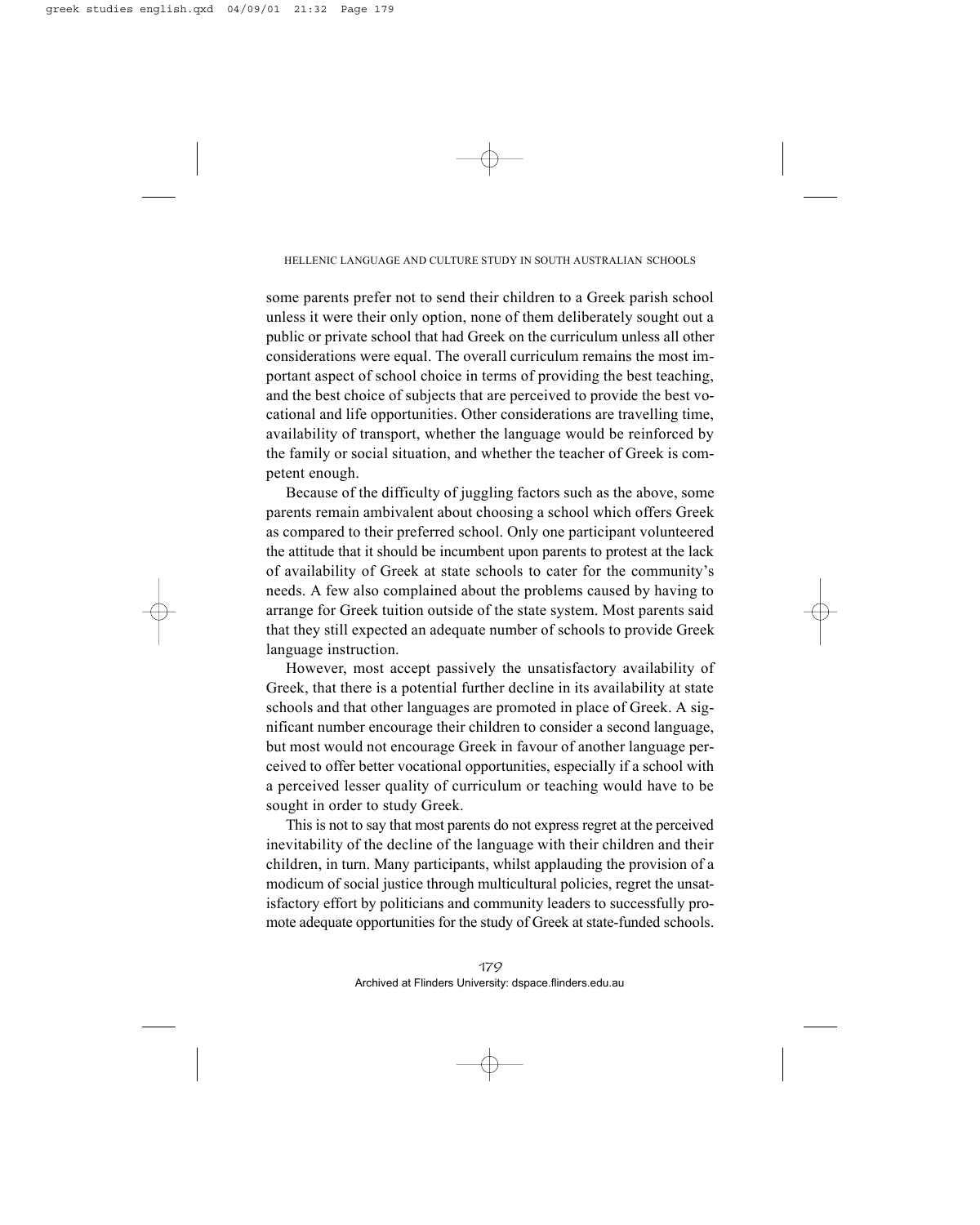# **Concluding remarks**

Official multiculturalism, in the mirror of the prevailing culture, emphasises cultural diversity and downplays difference to the level of tolerance rather than centrality. An effect is to contain difference within the rhetoric of universal core values set within dominant norms. In this context, official multiculturalism is not self-defined by the public it represents, but is other-defined by the dominant culture as a minority discourse for the regulation of differences. This is a slow but steady road to assimilation.

Under the rubric of official multiculturalism, "socio-economic assimilationism" (Moore, 1995) is construed as the beneficial *modus operandi* for the whole of the nation. As a result, shifts in language policy have increased the volume of rhetoric on the importance of Australian English, and the national imperative to replace linguistic pluralism with economic rationalism as the rationale for learning other languages. These shifts in policy, in turn, have increased practical and educational disincentives for the choice of languages in schools by creating a culture of privileged versus de-privileged teaching and learning.

Comparisons between languages and cultures on the basis of their relevance and usefulness for the nation are always relative because based on economic and political exigencies.3 But, for parents anxious to provide the best for their children, any language-and-culture comparisons function as social value judgements encouraging shifts in public attitudes towards "others", their "other" languages and cultures, and their "other" loyalties that are perceived to work against a prevailing ethos of "developing nationhood" and "national character and identity" (NMAC, 1999:4).

The illusion of consensus in the evolution of the multicultural, republican citizen, within the discourse of national culture, is thus achieved in a projection of national and cultural identity that tends to sometimes tolerate, at other times inhibit, and always prescribe, difference, especially strong linguistic difference. The significance of minority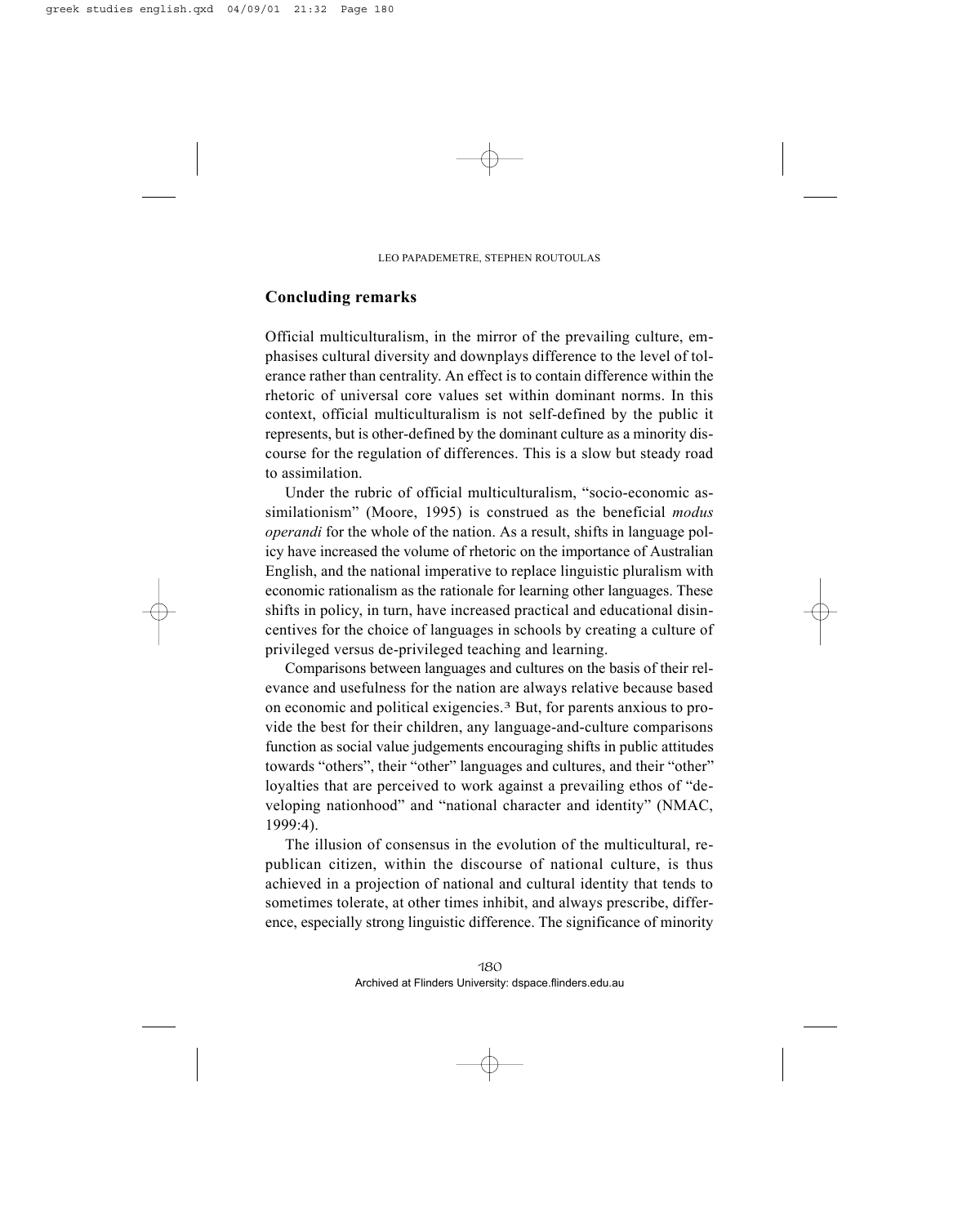groups is reduced to the contributions they can make to the majority, advancing towards a more homogenous, "common [...] Australian community" (NMAC, 1999:4). Instead of nationality evolving out of a culture of "multiculture", the direction of culture is pre-figured by the parameters of the state's agenda: "common" culture, "nationhood".

However much the current official "multicultural" policy may advocate and advise tolerance of cultural difference, its premise is still based on a self-proclaimed Australian benevolent discourse of justice and equity for all, which values Australian English as the primary prerequisite "for an individual to participate as fully as possible in Australian society" (DEET, 1991:iii). In this ideological view, if being functional only in Australian English privileges monolingualism, so be it.

Therefore,

In the absence of a discussion on the benefits of multilingualism in the construction of such an Australian-flavoured "multi-culturalism" it is unlikely that a rich conceptualisation of languages and cultures policy and its application in education can emerge [...] In the present political climate of *constantly-revised-multiculturalism* that *views multi-lingualism* for every Australian child as promoting social division and costing extra dollars in the collective effort to build the nation, revisions of the federal and state policies on languages and cultures education are grounded in and by the *ideology of silence* in engaging unambivalently with the philosophy of linguistic and socio-cultural pluralism advocated in the 1987 National Policy on Languages (Scarino, Papademetre 2001:16).

# **Acknowledgments**

— To all participants who shared their concerns with us, our heartfelt thanks; to those still active at the wheel, *kouragio, kali dynami*.

— Part of this research was funded by Flinders University Research Budget Grants in 1995.

— A version of this study was presented at the Fourth Conference of the Modern Greek Studies Association of Australia and New Zealand, Flinders University, Adelaide, November 1998.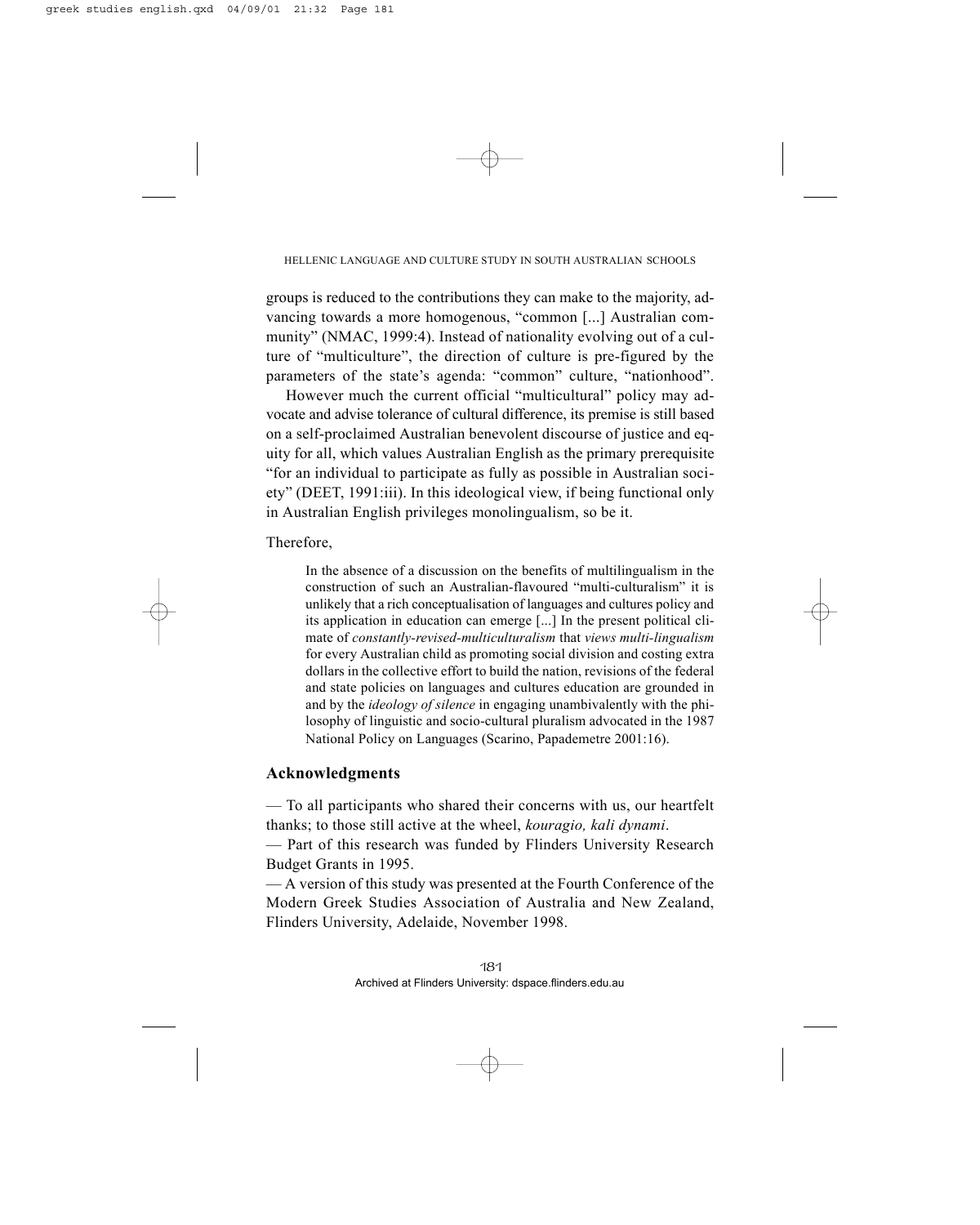# **Notes**

- 1 The relevant references to the shifts in official ideology on languages education and multi-culturalism since 1991 and the relevant criticism are as follows:
	- (a) Australian English, of course, is our national language [...] Proficiency in our national language, Australian English, is obviously necessary for an individual to participate as fully as possible in Australian society [...] Literacy and language issues are now firmly on the agenda of all government and major Commonwealth, State and Territory decision-making bodies, such as the Australian Education Council and the Ministers of Vocational Education, Employment and Training (DEET 1991:iii).

This quote is from the document's Foreword signed by the Minister for Education.

(b) Since early 1996 we have seen increased questioning and criticism of certain aspects of multiculturalism […] The Council's primary task [is] to recommend a framework aimed at ensuring that cultural diversity is a unifying force […] (NMAC 1997:3).

Multiculturalism has evolved as the dominant bipartisan policy approach to address Australia's cultural diversity since the early 1970's [...] In this context, now is an appropriate time to reflect on current multicultural policy to identify and overcome any shortcomings [...] The broad economic and social changes that have occurred in recent decades have affected every aspect of life: family structures, working arrangements, gender roles, the way we communicate, and the way we do business [...] (NMAC, 1997:5).

Since the 1989 *National Agenda for a Multicultural Australia*, there has been a gradual shift in the emphases of the three key areas of multicultural policy set out in the National Agenda [...] (NMAC, 1997:7).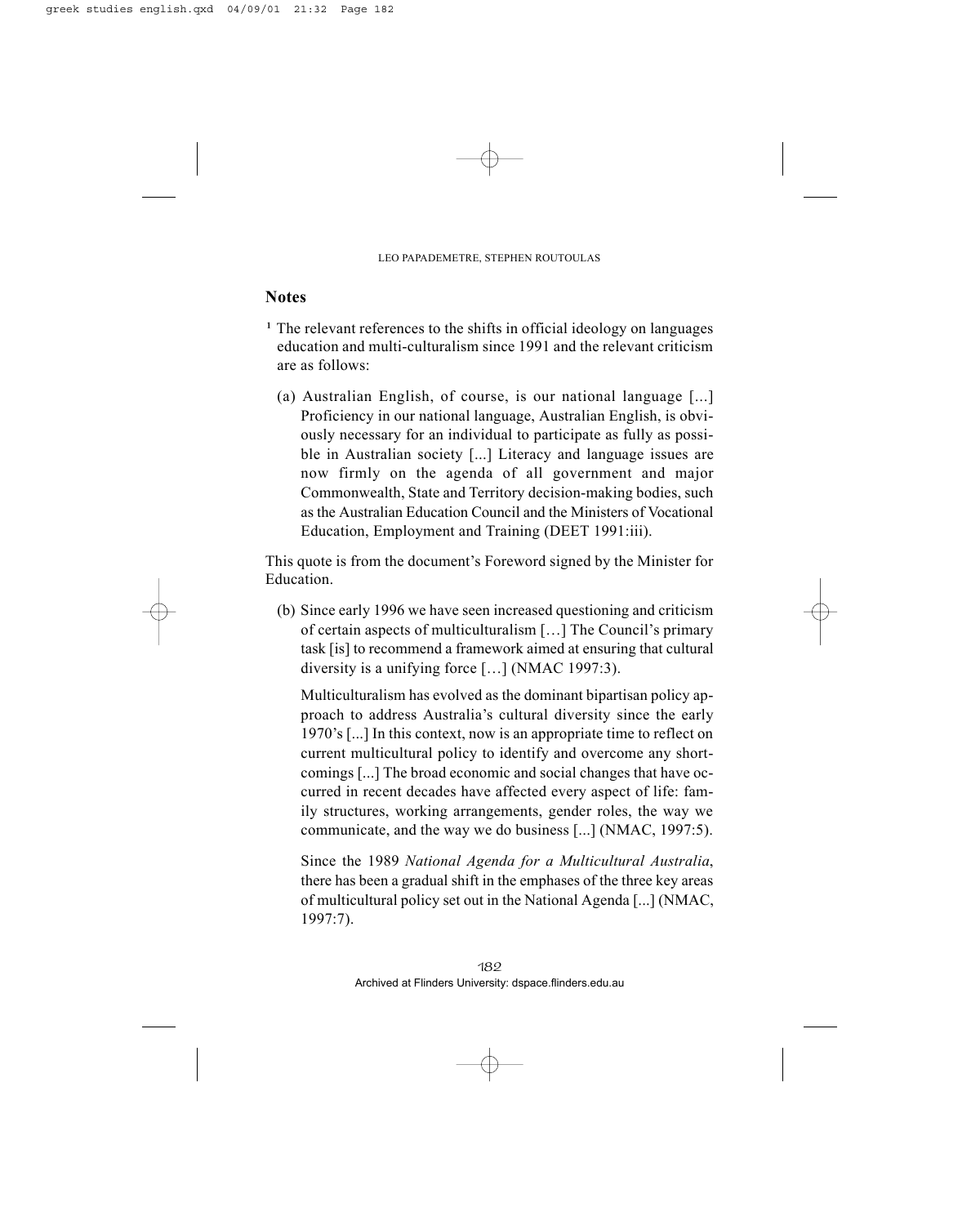The Council believes that discussion of issues needs to be based on factual information; it is particularly important to examine the core values and principles which Australians support and share as a community [...] The Council believes that our multicultural policy should reflect those Australian core values which are central to Australia's liberal democratic traditions and whose relevance is timeless [...] Some say that our traditional values of respect for individual freedoms and giving everyone a fair go have disposed us to accept differences. In other words, it is our traditional Australian values that underpin multicultural policy and that is why Australians are generally able to accept people whose cultures include different traditions [...] Some people argue that without settlement and multicultural policies, migrants would become marginalised minorities [...] They see a need for significant government involvement in a variety of settlement and multicultural programs to encourage full and productive participation by newcomers and other Australians in all aspects of Australian society. Another school of thought is that government should not support specific multicultural programs for migrants. These people argue that cultural background is not a special feature of human life; it is just one aspect of the private lives of people and culture cannot be given a special place. They see multicultural policy and programs as giving privileges to non-English speaking Australians. They accept that an individual's language and culture will shape his or her identity, but see this as strictly a private affair […] (NMAC, 1997:10).

On 30 October 1996 the House of Representatives of the Commonwealth Parliament unanimously passed a resolution that expresses some of the principles and boundaries of our society (NMAC, 1997:11).

(c) *Criticism:* 

There is an underlying tone [in this 1997 NMAC document] that suggests that ethnic communities may have too successfully got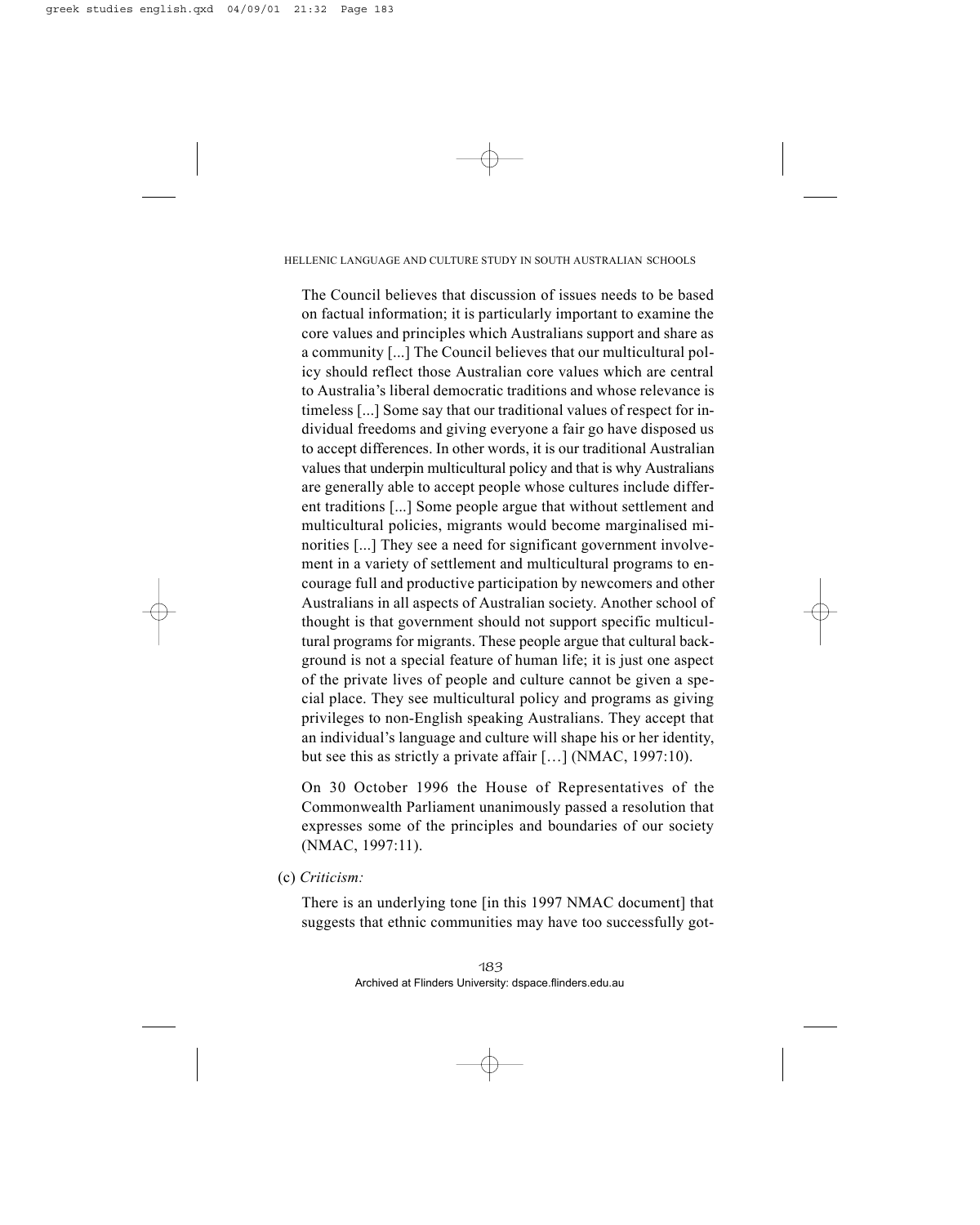ten into the act, and that folk and celebratory pluralism are all very well but the delivery of resources perhaps should not be ethnic-specific [...] [This] 1997 paper deals mainly with vocabulary, and discourse, how to frame and name entities that make up the cultural nation, how to preserve the unitary nature of the political nation, how to assuage concern among "older Australians" about their place (Lo Bianco, 1998:1).

Instead of setting the outlines of a new policy agenda, what has emerged is a document that panders to the ideological biases and prejudices of the conservative critics of multiculturalism rather than one which addresses the needs and interests of ethnic minority groups or the larger national interest. [This] document […] fails to clearly identify "just what we are meant to be debating". Perhaps an answer to this may be found in the language of [the] document. This discourse is regrettably framed in the genre of thinking of the 1970's and 1980's characteristic of the outmoded model of "cultural pluralism" which has prevailed to this day barring cosmetic changes introduced in the late 1980's. For this conventional mode of thinking, what is important are cultural diversity, core values, social cohesion, equality (as a procedural equality), the duties and obligations of "immigrant" citizens, and above all, the management of diversity to serve defined objectives (eg., increased economic productivity and efficiency). In essence, multiculturalism was a state directed strategy to "manage" and absorb migrant communities... The prescriptive agenda offered for debate has little relevance for the new social and political realities we encounter. As a policy framing document, the main weakness of [this 1997] document is that it fails to acknowledge the facts of "difference", the stark reality of Australia as a pluralistic (not a plural) society (Jayasuriya, 1998:4).

2 Indeed it could be argued that multiculturalism has come to mean a socio-political doctrine of tolerance [...] It has become clear that we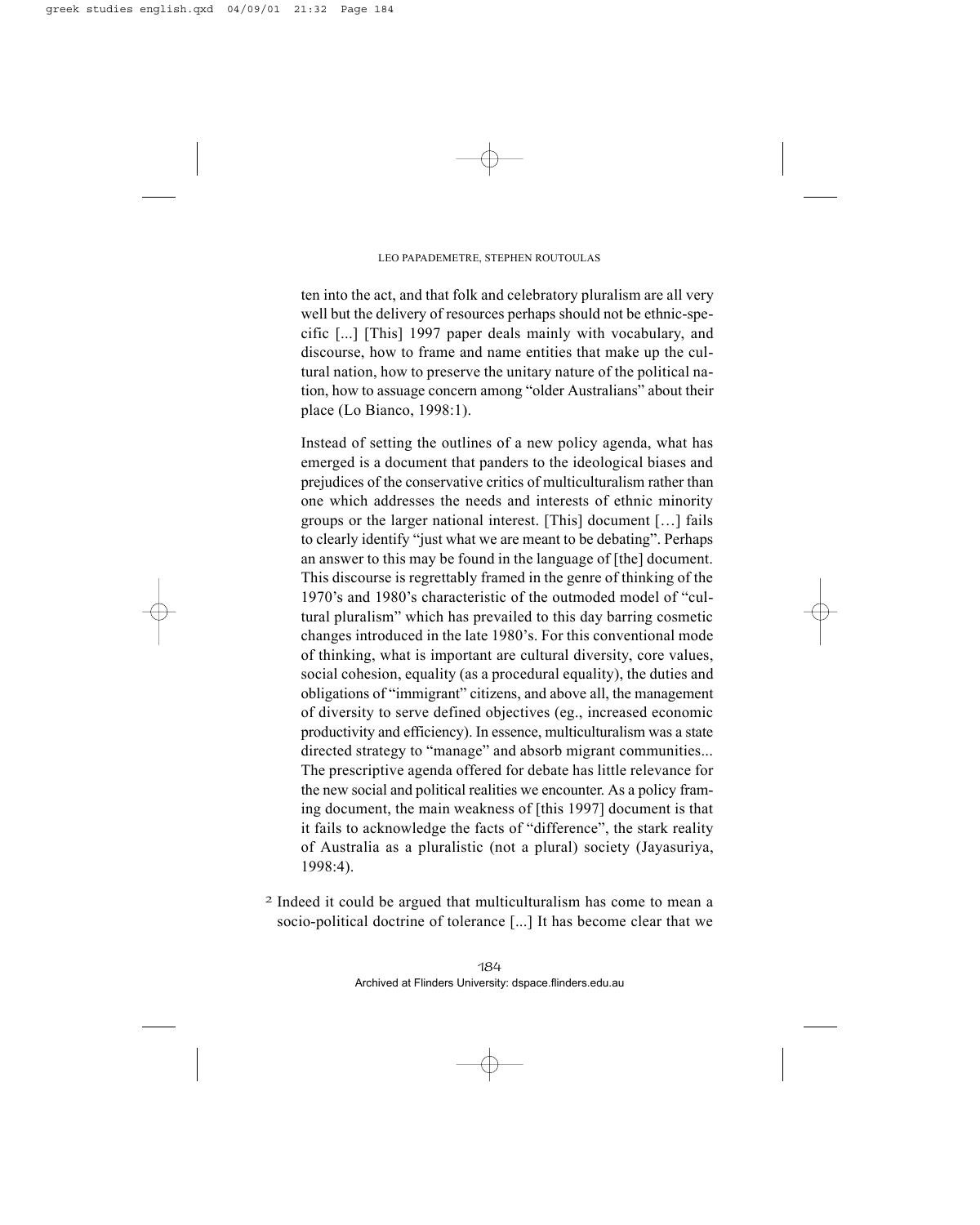will not be able to teach all languages at any given time within the major public teaching structures that are directly funded by government, whether at national or state level [...] I mention the example of language, specifically since I see the language question as pivotal to any multicultural policy and to any programme that is informed by an ethnic constituency (Papadopoulos, 1992:46–48).

3 Over the years, the government classification of foreign languages and cultures has made use of the following names: "heritage", "community", "of importance to national economy and commerce". This sociocultural and educational classification is the result of fiscal policies that have aimed at a national economic restructuring through deregulation, downsizing, productivity bargaining, rationalisation and enterprise agreements which were designed to facilitate the attraction of overseas investment in profitable local enterprises and the accumulation of finances for offshore investments.

# **Bibliography**

Ball, 1994

Stephen J.Ball, *Education Reform: A Critical and Post-Structural Approach*. Buckingham: Open University Press.

COAG, 1994

Council of Australian Governments, *Asian Languages and Australia's Economic Future*. A report prepared for a proposed national Asian languages/studies strategy for Australian schools. Queensland: Government Printer.

# DEET, 1991

Department for Education, Employment and Training, *Australia's*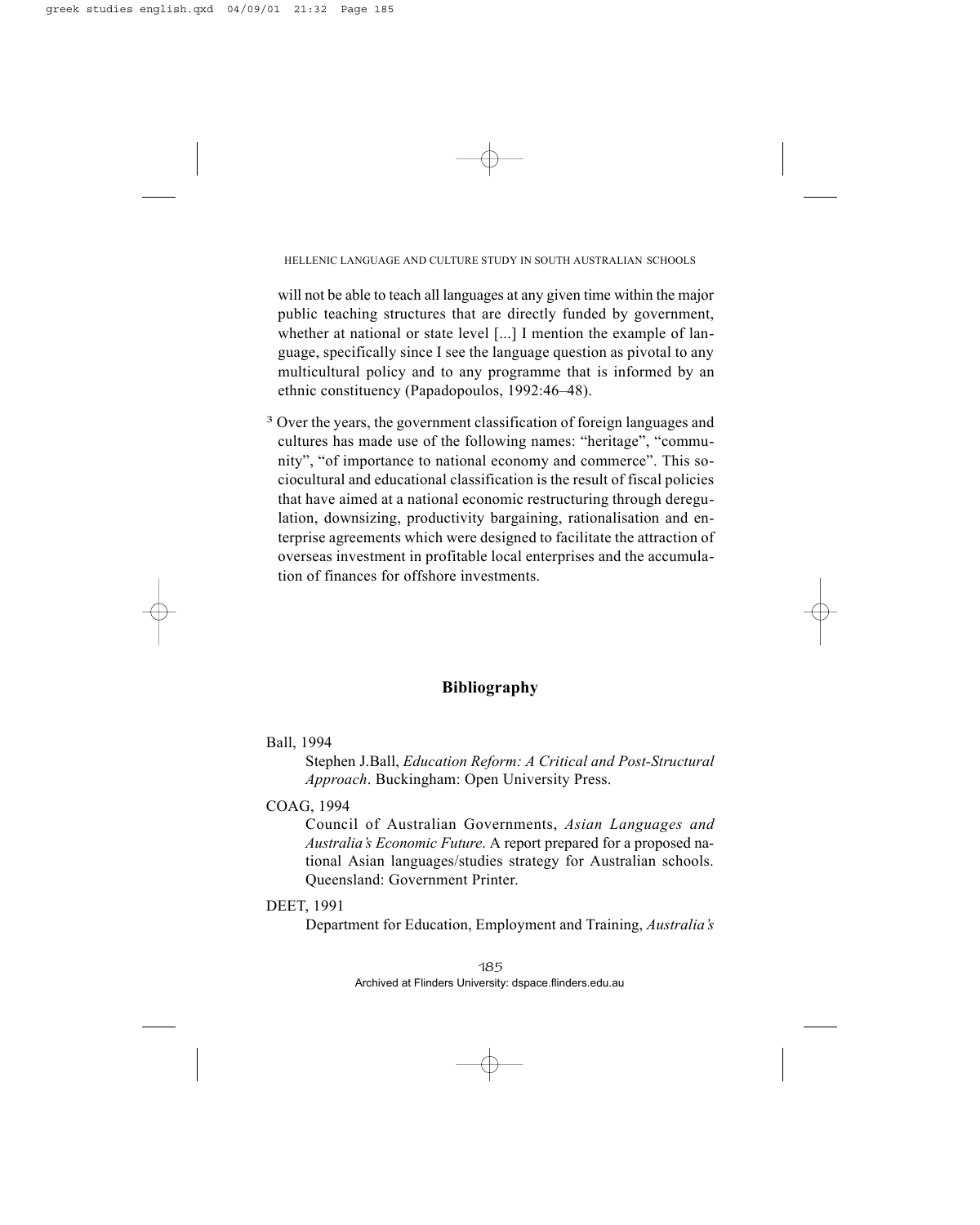*Language: The Australian Language and Literacy Policy*. Canberra: Australian Government Publishing Service.

#### Edwards, 1985

John Edwards, *Language, Society and Identity*. Oxford: Basil Blackwell.

## Jayasuriya, 1998

Laksiri Jayasuriya, "The NMAC and multiculturalism: Plus ça change, plus c'est la même chose". *Australian Language Matters* 6,1:4–5. Melbourne: Language Australia Ltd.

## Lo Bianco, 1987

Joseph Lo Bianco, *National Policy on Languages*. Canberra: Australian Government Publishing Service.

# Lo Bianco, 1998

Joseph Lo Bianco, "Literacy, citizenship and multiculturalism". *Australian Language Matters* 6,1:1–3. Melbourne: Language Australia Ltd.

## Moore, 1995

Helen Moore, "Blurred vision: Linguistic pluralism or economic assimilationism?" *Education Australia*, Issue 31.

## NMAC, 1997

National Multicultural Advisory Council, *Multicultural Australia: The Way Forward*. An Issues Paper prepared for the Minister for Immigration and Multicultural Affairs. Canberra: Australian Government Publishing Service.

## NMAC, 1999

National Multicultural Advisory Council, *Australian Multiculturalism for a New Century*: *Towards Inclusiveness*. Canberra: Australian Government Publishing Service.

## Papademetre, 1994a

Leo Papademetre, "Self-defined, other-defined cultural identity: Language use and multiple-group membership in a Greek Australian sociolinguistic community". *Journal of Multilingual and*